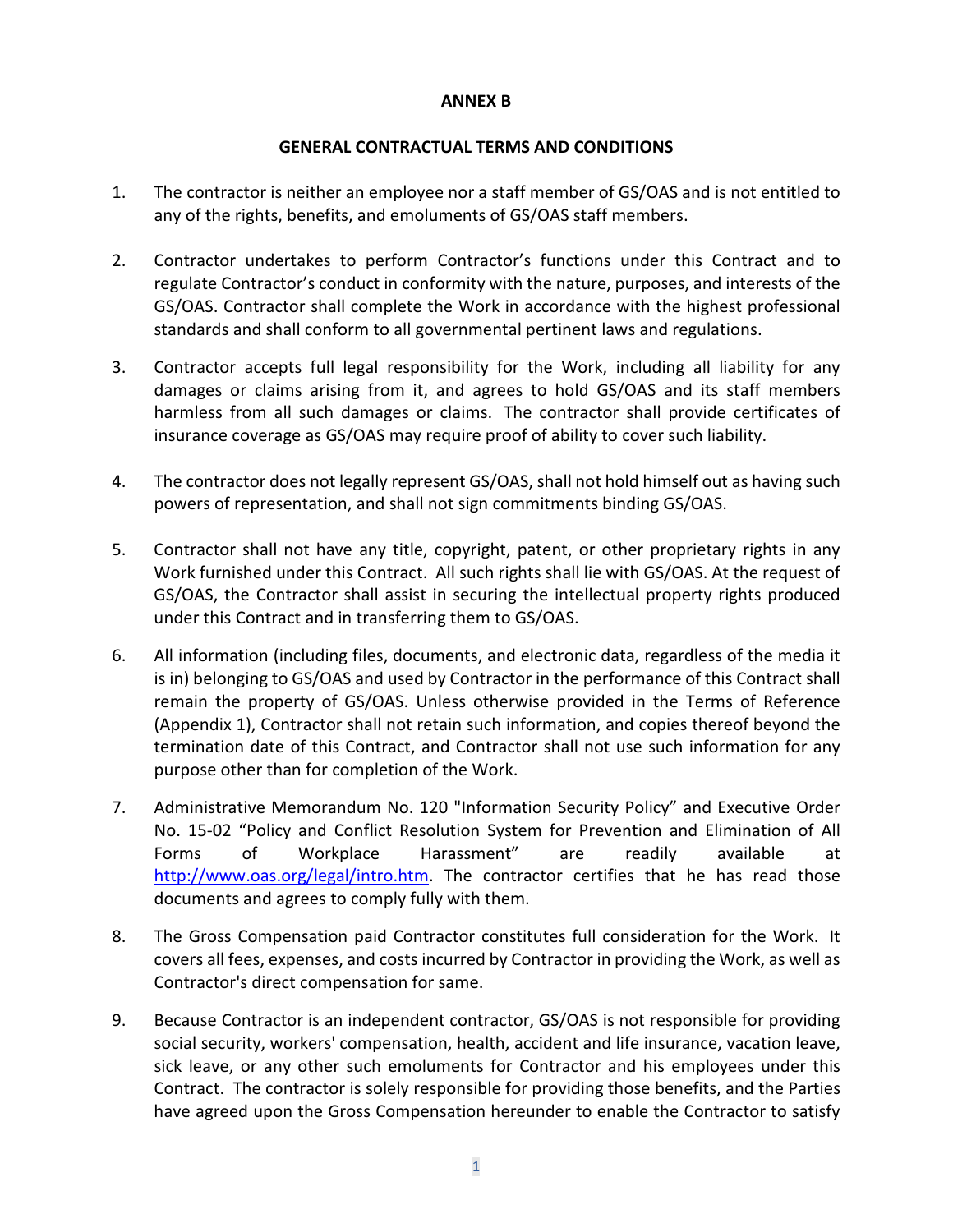that responsibility. At the request of GS/OAS, the Contractor will provide satisfactory evidence of workman's compensation and other insurance coverage that may be required for all its employees or such Contractors.

- 10. Contractor warrants that his performance of the Work will not violate applicable immigration laws, and Contractor shall not employ any person for the performance of this Contract where such employment would violate those laws.
- 11. Unless otherwise specified in this Contract, Contractor shall have the sole responsibility for making Contractor's travel, visa, and/or customs arrangements related to and/or required for the performance of this Contract, and GS/OAS shall have no responsibility for making or securing such arrangements.
- 12. This Contract shall be invalid in the event the Contractor is unable to obtain a valid visa and other permits or licenses necessary to complete the Work in the country where the Contract is to be performed.
- 13. Unless otherwise specified in this Contract, Contractor shall neither seek nor accept instructions regarding the Work from any government or from any authority external to the GS/OAS. During the period of this Contract, Contractor may not engage in any activity that is incompatible with the discharge of Contractor's obligations under this Contract. The contractor must exercise the utmost discretion in all matters of official business for GS/OAS. Contractor may not communicate at any time to any other person, government, or authority external to GS/OAS any information known to him by reason of his association with GS/OAS which has not been made public, except during the performance of Contractor's obligations under this Contract or by written authorization of the Secretary General or his designate; nor shall Contractor at any time use such information to private advantage. These obligations do not lapse upon Contract termination. Failure to comply with these obligations is cause for termination of this Contract.
- 14. Contractor shall not openly participate in campaign activities for or otherwise openly support and or promote any candidate for elected positions in the OAS (Organization of American States); nor shall Contractor use the facilities of the GS/OAS and/or its staff provided to him under this Contract to support and promote the candidacy of any candidate for an elected position in the OAS.
- 15. GS/OAS may terminate this Contract for cause with five days' notice in writing to the Contractor. Cause includes, but is not limited to: failure to complete the Work in accordance with professional standards or to otherwise deliver conforming goods and services; failure to meet deadlines; conduct which damages or could damage relations between the OAS and a member state; fraudulent misrepresentation; criminal indictment; sexual harassment; workplace harassment; bankruptcy; conduct incommensurate with the requirements for participation in OAS activities; and breach of any of the provisions of this Contract.
- 16. Either party may terminate this Contract for unforeseen circumstances by giving at least thirty days' notice in writing to the other. Unforeseen circumstances include, but are not limited to, modifications to the Program-Budget of the OAS; lack of approved funds in the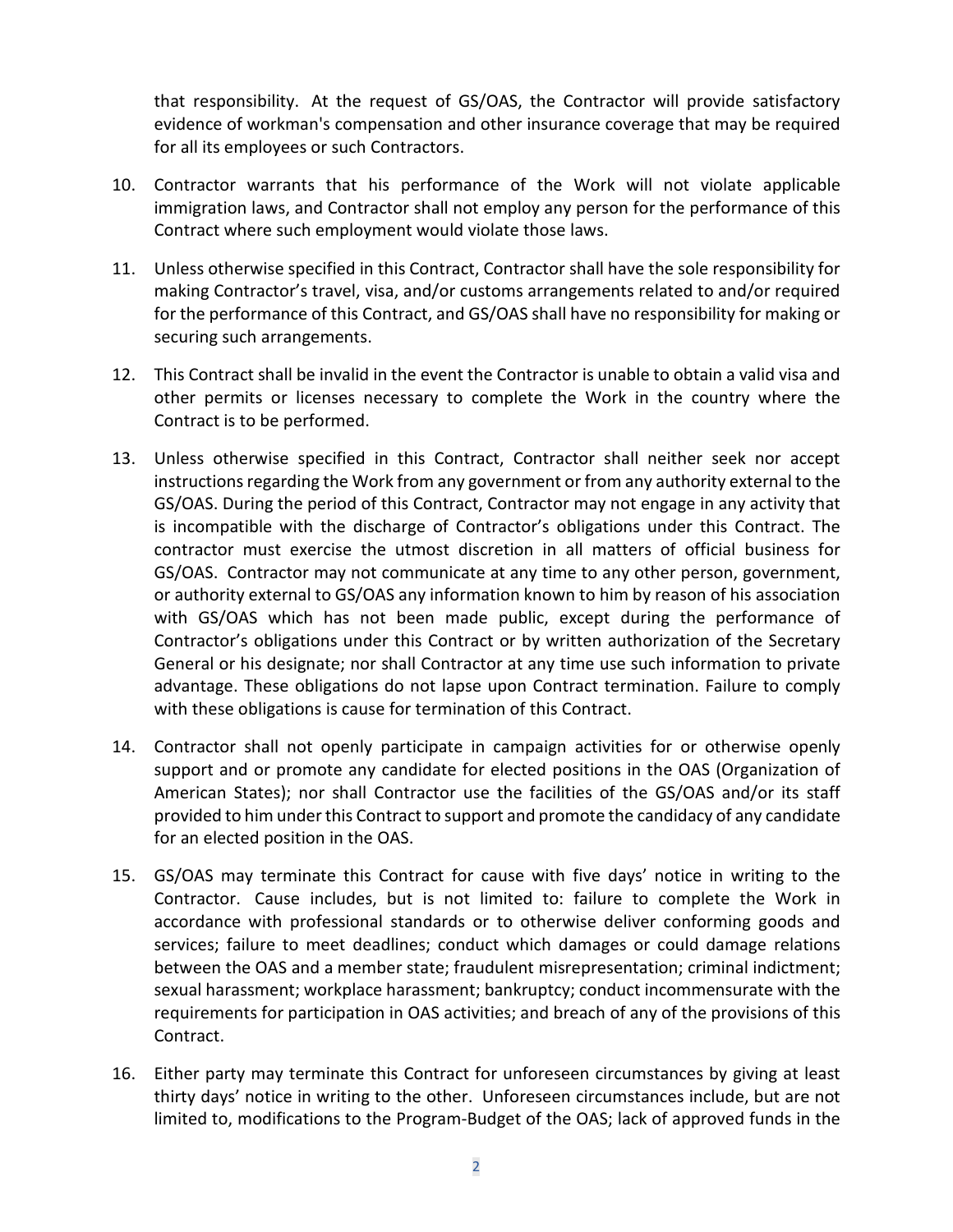OAS Program-Budget for the corresponding program or project; failure of a donor to provide fully the specific funds which were to finance this Contract; an act of God; and the Secretary General's or a member state's desire to discontinue the Work.

- 17. In the event this Contract is terminated with or without cause, Contractor shall submit to GS/OAS all the Work completed and shall receive payment for only that portion of the Work completed to the satisfaction of GS/OAS up until the date of termination.
- 18. Contractor certifies that:
	- a) Neither the Contractor nor any of its senior officers and employees, on the date of the signing of this Contract, is a relative of any GS/OAS staff member above the P-3 level or of a representative or delegate to the OAS from an OAS Member State. The term "relative" includes spouse, son or daughter, stepson or stepdaughter, father or mother, stepfather or stepmother, brother or sister, half-brother or half-sister, stepbrother or stepsister, father or mother-in-law, son, or daughter-in-law, brother, or sister-in-law.
	- b) He is competent to enter this Contract, is not on trial in a criminal court of any of the member states and has never been convicted of a felony or of any crime involving dishonesty, fraud, or theft in any member state.
	- c) Completion of the Work shall not interfere with the completion of work for which he is responsible under any other contract with GS/OAS.
- 19. Contractor shall not employ a staff member of GS/OAS or a relative of a staff member as defined in Paragraph 18 (a) above to perform the Work, nor shall Contractor permit any staff member of GS/OAS or any relative of the staff member, as defined in that Paragraph, to receive any personal financial benefit deriving from this Contract or the Contractor's contractual relationship with GS/OAS.
- 20. Contractor shall not assign this Contract or any element thereof, without the prior written consent of GS/OAS.
- 21. Upon written notice by either Party to the other, any dispute between the Parties arising out of this Contract shall be submitted to the American Arbitration Association, for final and binding arbitration in accordance with the selected entity's rules. The law applicable to the Arbitration proceedings shall be the law of the District of Columbia, USA, and the language of the arbitration shall be English.
- 22. Nothing in this Contract constitutes an express or implied waiver by GS/OAS of its privileges and immunities under the laws of the United States of America or international law.
- 23. This Contract shall enter effect on the date on which it is signed by both Parties. Provided, further, that this Contract shall have no legal effect until it has been signed by both Contractor and a duly authorized representative of the GS/OAS.
- 24. The law applicable to this Contract is the law of the District of Columbia, USA.
- 25. This Contract constitutes the entire agreement between the Parties, and any representation, inducement, or other statements not expressly contained herein shall not be binding on the Parties and shall have no legal effect.